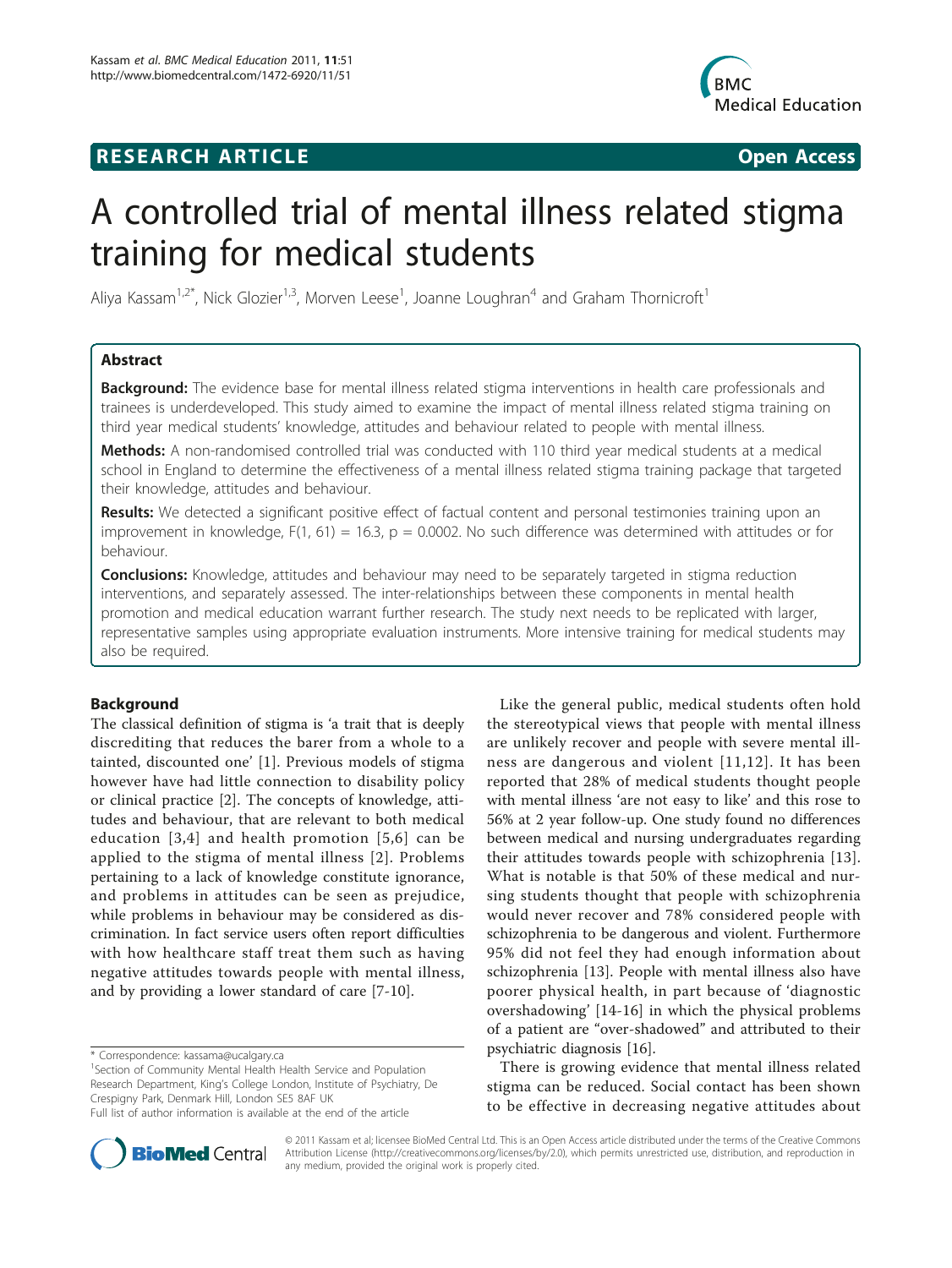mental illness [[17](#page-8-0)-[19\]](#page-8-0), yet the impact of the psychiatric clerkship in the medical school curriculum has shown mixed effects in terms of both favourable and negative changes in medical students' attitudes [\[20](#page-8-0)-[22](#page-8-0)]. This may be due to mainly seeing people on the ward who are very unwell [[20](#page-8-0)-[22](#page-8-0)]. Social contact with a person who has mental illness has been shown to be an effective stigma reducing intervention in police officers and young people [[18](#page-8-0)-[22](#page-8-0)]. Attempts to use a behavioural component such as communication skills in role-play training in mental illness related stigma however are rare. One study examined the effect of role-play training on attitudes which showed no effect [\[23](#page-8-0)] while another study showed that self-directed role play activity had an effect on attitudes towards depression [[24](#page-8-0)]. Neither study measured the effect of such training on the behaviour of medical students.

The majority of studies of mental illness related stigma training in medical students have used either a lecture delivered by a professional or a non-interactive video and used evaluation measures that conflated knowledge and attitudes [[25-27\]](#page-8-0). One study however investigated didactic teaching versus combined didactic teaching with self-directed learning using targeted knowledge and attitude evaluation instruments. The self-directed learning component incorporated creative or artistic methods to express their understanding of depression. The didactic teaching in addition to the selfdirected learning showed greater improvements in knowledge about depression and improvements in attitudes about depression [[24](#page-8-0)].

Regarding the measurement of attitudes, just as there are scales assessing medical students' attitudes towards people with mental illness before and after a psychiatric clerkship, scales assessing medical students' attitudes towards specialising in the field of psychiatry have also been developed. This is because there is stigma by association; that is, because the field of psychiatry is responsible for treating people with mental illness, the field itself also becomes stigmatised. This may lead to psychiatry being a less favoured potential career choice due to such negative attitudes [\[28\]](#page-8-0).

The Attitudes Towards Psychiatry (ATP-30) scale [[29](#page-8-0)] has been used in previous medical student research. In one study, a significantly negative change was detected in attitudes of first-year medical students on an anatomy course as well as with third year paediatric students. There was a significantly positive change in attitudes towards psychiatry among third and fourth-year medical students, but not occupational therapy students who were exposed to clinical work with patients who had a mental illness [\[29\]](#page-8-0).

Another study showed no significant differences between the pre- and post- attitudinal scores on the ATP-30 with regards to the sixth-year medical students who completed the practical psychiatry training [[30](#page-9-0)]. Given these inconsistencies and that the primary focus of this study was medical students' attitudes towards people with mental illness rather than Psychiatry; we chose not to use this scale. Nevertheless, it must be emphasized that the ATP-30 does have relevant items that could be used to determine whether didactic teaching and role play can change knowledge attitudes and behaviour.

In this study we undertook a controlled trial to compare the effects of 3 different interventions, and directly assessed students' mental illness related knowledge, attitudes and behaviour towards people with mental illness.

# Methods

# Aims

This study aimed to examine the impact of mental illness related stigma training on third year medical students' knowledge, attitudes and behaviour related to people with mental illness.

# Study design

The study was a non-randomised controlled trial with three conditions:

A. Control Condition (CC): none of the intervention elements below.

B. Experimental Condition 1 (EC1): A presentation on mental illness related stigma which included the social and personal impacts of stigma against people with mental illness together with personal testimonies from a mental health service user and a caregiver of a person with mental illness.

C. Experimental Condition 2 (EC2): As B above plus a role-play training session in a class room setting with mental health service user and caregiver feedback.

We hypothesised that there would be greater, more favourable change in the knowledge, attitudes and behaviour of the experimental conditions (EC1 and EC2) combined, compared to the control condition (CC). Furthermore, a greater change would be detected in the intervention condition that had the factual content, personal testimonies and role-play training compared to the condition with just the factual content and personal testimonies alone.

# Sample

Students were recruited before the beginning of their third year of medicine, which began with a two week introductory course. All students were given the same standard training during this two-week course by the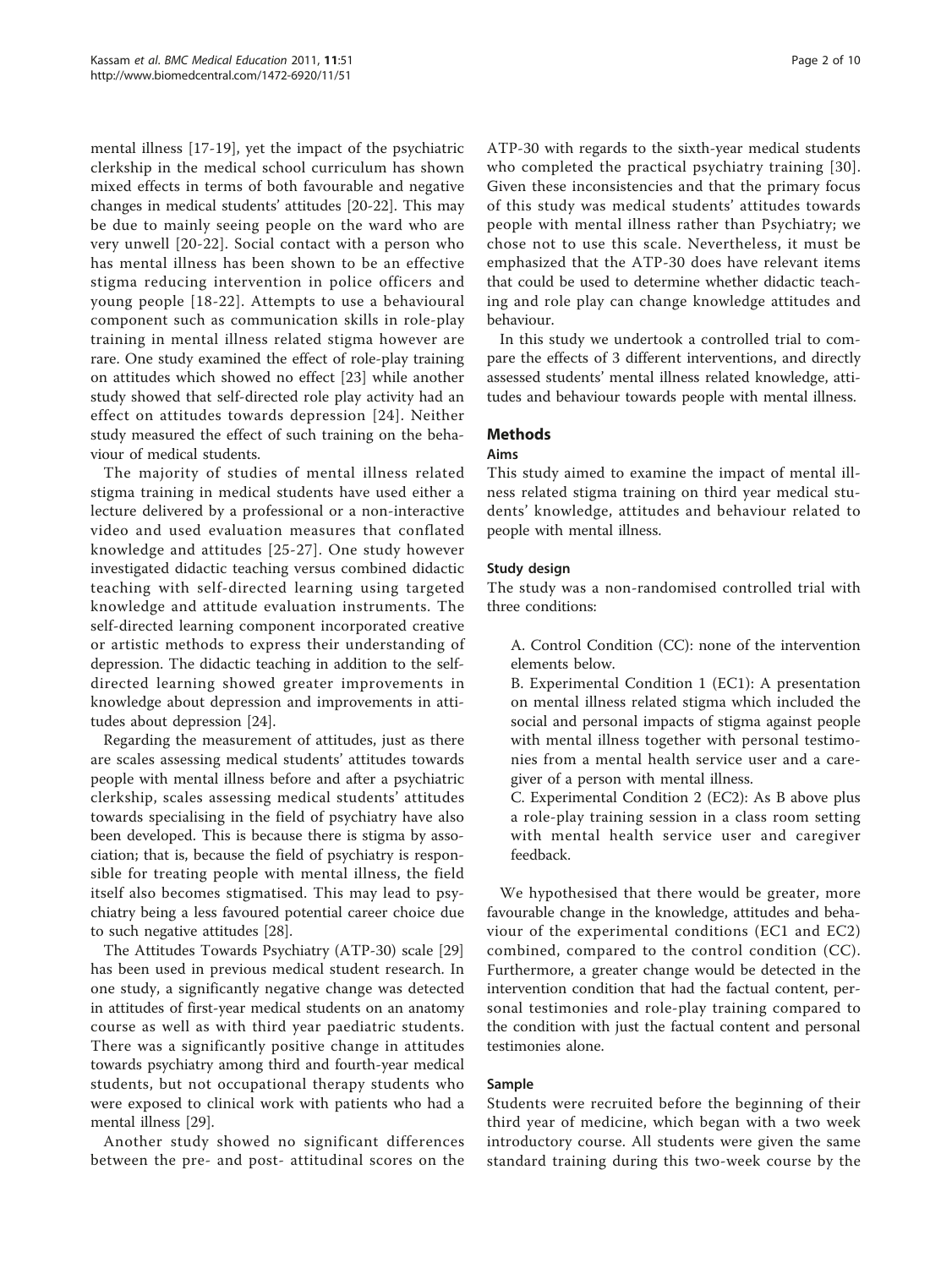medical school. Material relating to psychiatry and mental illness during this course was minimal and consisted of a brief introduction without any contact from service users or caregivers. Third year medical students were chosen because at this particular medical school their psychiatry rotation/clerkship took place in the third year hence we did not want them to have had clinical contact with patients which could confound the results.

Students were recruited by e-mail. Each student was sent an email introducing the study and what it would entail if they chose to participate. A brief presentation was also given to students at the start of the two-week course telling them about the study. Students were told that their participation in the study was entirely voluntary and their grades would not be affected in any way if they chose not to participate. Students who chose to participate were told that their responses would be kept anonymous and would not affect their grades or course work.

At the end of the academic year, data pertaining to the Psychiatry assessment grades of participants and non-participants were obtained from the registrar of the University to which the medical school belonged. Global scores on the medical school Psychiatry assessments of the participants and non-participants were used to estimate the representativeness of the sample.

#### Inclusion/exclusion criteria

Students were included in the trial if they were registered for their third year of medicine at the medical school and they: (i) had a valid e-mail address that was on the list provided by the registrar to the researcher; (ii) were attending the two week introductory session. Participants were recruited two weeks prior to the intervention. The recruitment period was short because the introductory timetable and list of registered students was not finalised until the start of the two week introductory period. Students began their psychiatry rotation immediately after the two week introductory period.

# Allocation

Allocation into the trial conditions was done by an administrator at the medical school blind to the proposed intervention and independent from the research team. Each trial condition consisted of clusters of firms which were put together pseudo-randomly by the office of the registrar. This meant that student groups of six to ten students were placed together for learning purposes within the medical school curriculum and remained together throughout the year. The basis for allocation was whether the clusters of firms had space in their timetable at the same time when the experimental condition could take place due to logistical issues at the medical school. The nature of allocation of students by the medical school administration, allowing for the preferences of individual students, was not compatible with randomisation.

For the evaluation component of knowledge and attitudes, students were contacted by e-mail. For the evaluation component of behaviour, a role-play assessment of communication skills was allocated by the administrator to a subset from each of the conditions (CC, EC1, EC2) to be examined when they had spaces in their timetable.

# Training intervention

The training intervention was developed separately from the evaluation team and was developed by a mental health charity. The interventions were designed to address the knowledge, attitudes and behaviour model with the factual component targeting knowledge, personal testimonies from service users and caregivers targeting attitudes and role-play training targeting behaviour. The intervention in EC1 consisted of a 1-hour time slot including: (i) a 15 minute factual component presentation from the mental health promotion officer of the charity on the social impacts of stigma and discrimination against people with mental illness including themes such as healthcare, employment, civil society participation, personal relationships, medication, media and aggressive behaviour; (ii) a 15 minute personal testimony from a mental health service user who was taking medication for schizoaffective disorder describing their personal perspectives and experiences of having a mental illness, stigma and discrimination; and (iii) a 15 minute personal testimony from a caregiver of a person with schizophrenia discussing their personal perspectives and experiences of caring for a person with a mental illness, stigma and discrimination; (iv) a 10 minute question and answer session between the students and the mental service user and caregiver; (v) a 5 minute allotment to complete a short satisfaction questionnaire about the entire lecture (factual component and personal testimonies).

The additional intervention for EC2 was also developed by the charity. This consisted of two 10-minute role-play scenarios (a parent and daughter seeking help for their daughter's mental health problems and a service user who had a physical health complaint). Roleplayers were recruited from the role-player company used by the medical school and were instructed about the scenario by the researcher. Students were divided into groups of 8 to 10 and systematically allocated to different classrooms. A facilitator and either a service user or caregiver observer were present among the students. A student was asked to volunteer for the first role-play scenario and the role-players were asked to enter the room by the facilitator. After the role-play, the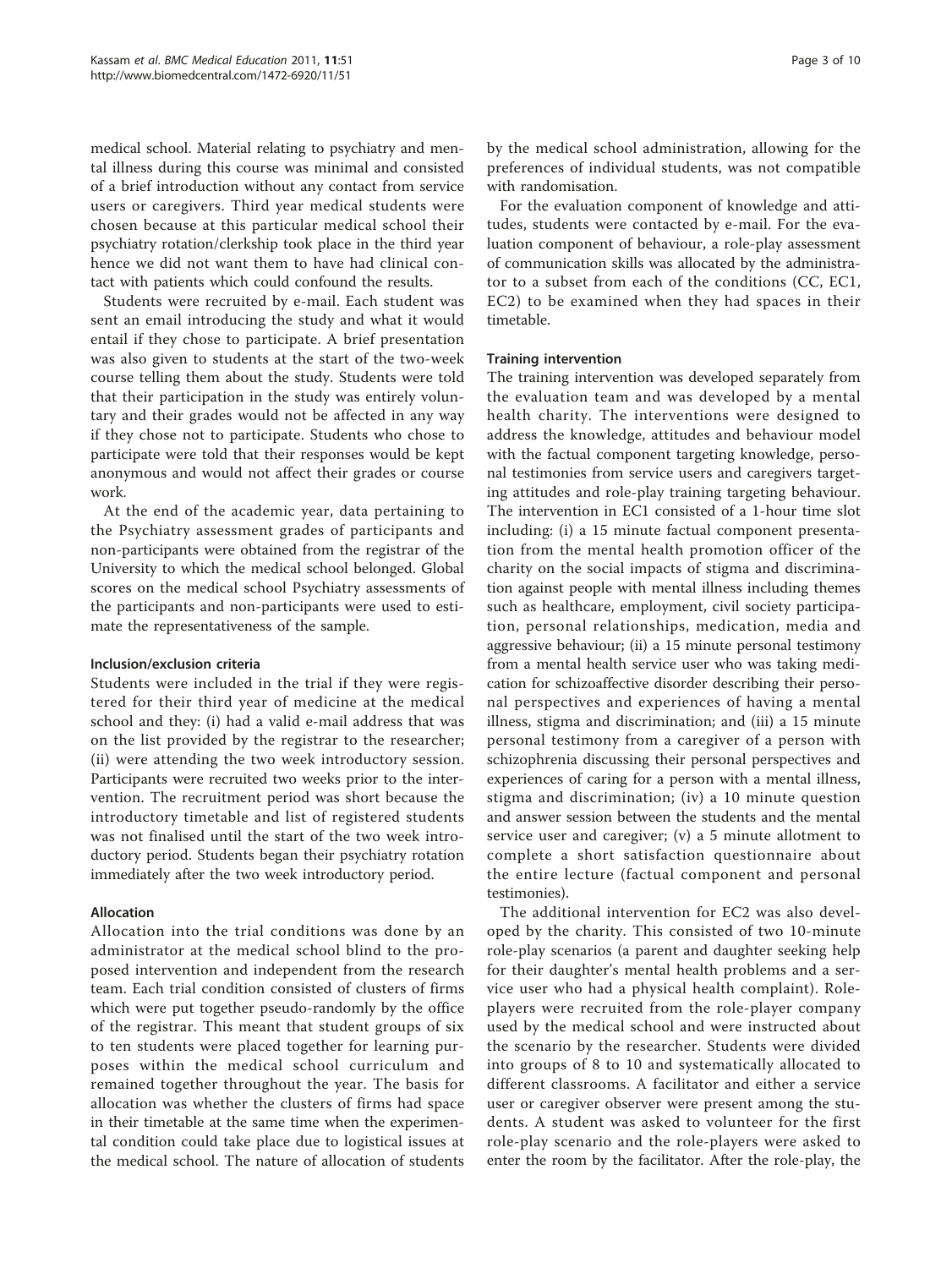medical students gave their feedback on how they felt they performed and what they found challenging. This was followed by the role-players, observing service user or caregiver and fellow students sharing their feedback regarding the communication skills used by the medical student with the role-player(s) in the scenario. This process was repeated for the second role-play with a different student volunteer. A satisfaction questionnaire was completed after the role-play training.

# **Assessments**

At baseline the students were asked a number of demographic factors, social contact of someone with mental illness and intended area of specialisation after medical school and had their knowledge and attitudes towards mental illness evaluated. Students were asked to complete the assessments online two weeks before the intervention (baseline) and were sent reminder e-mails from the researcher. On the day of, but prior to, the intervention, students also had the opportunity of completing the instruments in hardcopy. One week after all of the interventions and role-play assessments were completed, students were reassessed using baseline measures, either online or through hard copy. Primary knowledge and attitude outcome data were obtained from the Knowledge Quiz and the Mental Illness: Clinicians' Attitudes (MICA) scale [[31\]](#page-9-0). The secondary outcome measure was a role-play assessment carried out by the role-players of which there were no baseline data.

#### Measures

a) Knowledge: The Knowledge Quiz was designed by the study team to assess knowledge regarding information on stigma and discrimination against people with mental illness. This consists of 10 true or false items based on key information from current literature and legislation on areas of prevalence, violence, serving the community, media, employment, black minority ethnic (BME) issues, access to healthcare, cost of mental healthcare and the importance of social networks for people affected by mental illness. Items generated for the Knowledge Quiz were reviewed by key researchers in the field of stigma and mental illness. Although not formally validated it has both face and content validity with items derived from sources related to stigma and discrimination in people with mental illness. The knowledge quiz is scored in a manner in which a high total score represents more knowledge about people with mental illness, stigma and discrimination.

b) Attitudes: Mental Illness: Clinicians' Attitudes (MICA) scale The development and validation of the MICA scale has been described elsewhere [[31](#page-9-0)]. It is comprised of 16 items with a (1-6) Likert scale. A low total score (16 minimum) represents less stigmatising attitudes towards mental illness and psychiatry. The maximum score on the MICA is 96 showing very stigmatising attitudes. The MICA scale has satisfactory internal consistency with a Cronbach's alpha coefficient of 0.79 and a test-retest reliability of 0.80.

We felt that meaningful change in knowledge and attitudes corresponds to at least 10% change in the total mean score although this is somewhat arbitrary given the nature of this study which was exploratory. In order to detect a 10% change in the total MICA scale scores before and after the intervention with 80% power using a two-tailed test, a minimum of 31 students would be required at an alpha level of 0.01.

c) Role Play Behaviour: Role play does not necessarily equate to behaviour. However in medical education, role-play is often used as a teaching method that is valued by students in the acquisition of communication skills. Furthermore, role play promotes active learning [[32](#page-9-0)]. The role play assessment constituted a list of fifteen items pertaining to behaviours (both verbal and non verbal) that could be interpreted as discriminating by a person with mental illness or their caregiver. Each of these items is scored either with a 0, 1 or 2; a higher score indicating more positive communication behaviour and comprised the component score. There was also a global score for the checklist which was used to indicate the rater's overall impression of how the student performed. The global score categories were Excellent = 5, Very good,  $4 = Good$ ,  $3 = Pass$ ,  $2 = Bor$ derline Fail,  $1 =$  Fail. The development and validation of the role-play assessment was based on an actual observed structured clinical examination (OSCE) station checklist, tailored to issues of stigma with input from service users and caregivers and is described elsewhere [\[33](#page-9-0)].

#### Statistical analysis

Analyses were carried out using only data from students who completed instruments at both baseline and postintervention. Non-completer data were compared to completers to assess bias. Baseline scores were compared between the arms of the trial, and an analyses of covariance (ANCOVA) controlling for baseline scores, gender, and psychiatry assessment grades (from the medical school at the end of the academic year) was conducted to estimate differences across the three conditions regarding knowledge and attitudes. For behaviour, only a post intervention assessment was available. Analysis was carried out using regression in STATA version 10. Residuals from the regressions were examined for normality. Two pre-specified contrasts were tested: 1) to compare the two interventions combined with the control condition, and 2) to compare the two intervention arms with each other.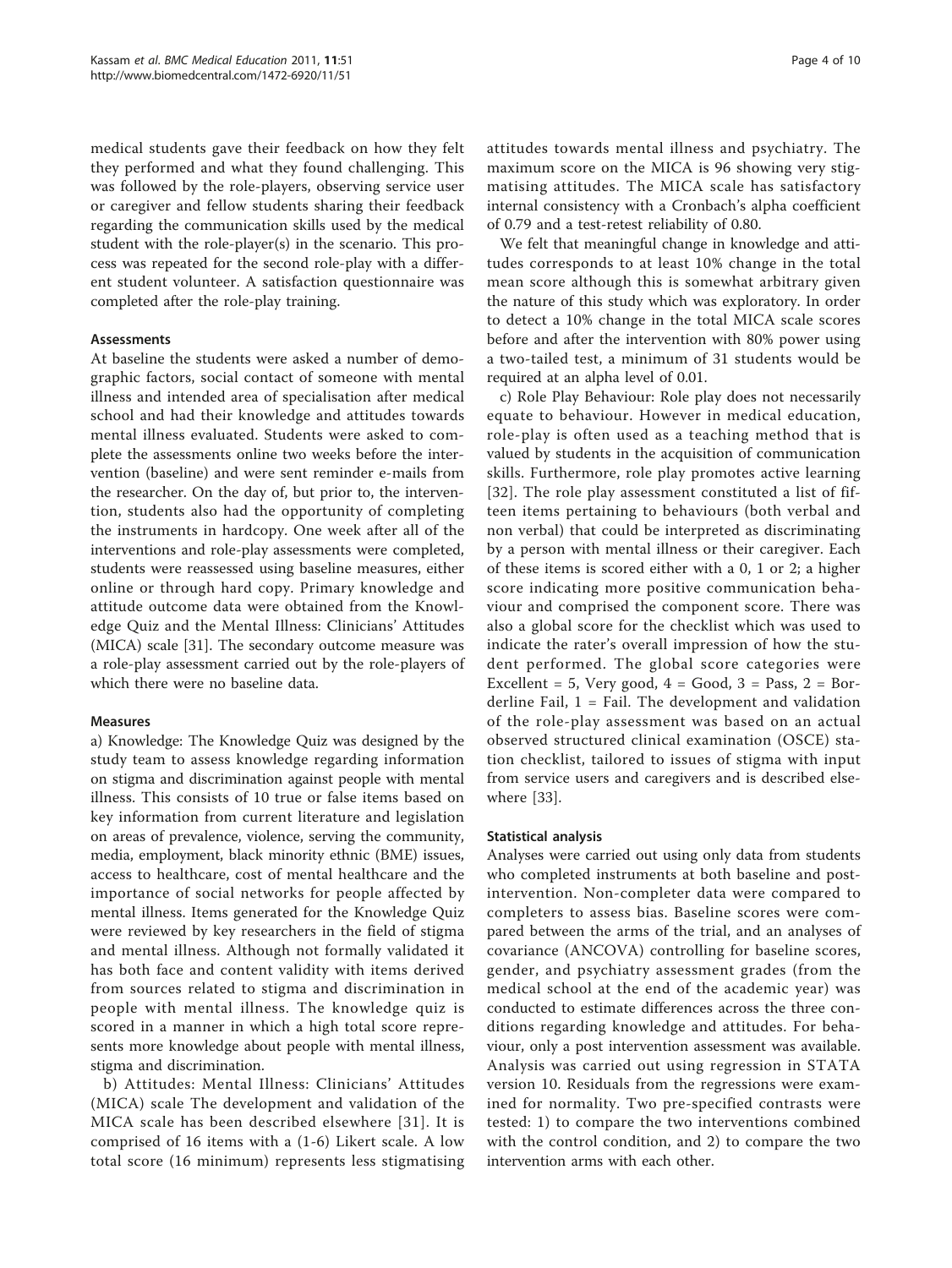# **Ethics**

Page 5 of 10

This project was approved by the Local Research Ethics Committee of Bexley and Greenwich (06/Q0707/56) for the National Health Service in the UK.

# Results

Figure 1 shows how the eligibility of the students was determined from information given by the Medical School Registrar. The response rates for the primary outcome instruments are also provided. Of the 408 eligible medical students, 211 students responded (52% response rate). However data from 23 were not used because there were more than 20% of items missing at baseline and 17 had completed baseline instruments online after the intervention had taken place as the online deadline had passed for baseline data collection. Of the 188 students who completed baseline instruments 110 (59%) had both pre- and post intervention instruments (Knowledge Quiz and MICA scale) completed and were used for subsequent analyses. Of the 204 allocated to EC1, 154 attended the lecture and completed satisfaction questionnaires. Of the 65 of the 204 allocated to EC2, 33 attended the role-play training and completed satisfaction questionnaires.

The demographic information for the students is shown in table [1](#page-5-0). The majority of the students taking part were female, of white ethnicity and unsure of what area of medicine they would specialise in. Nearly half of the sample personally knew someone with mental illness. No other data were available for the students.

There was a significant difference between the grades, with the group of medical students who participated in

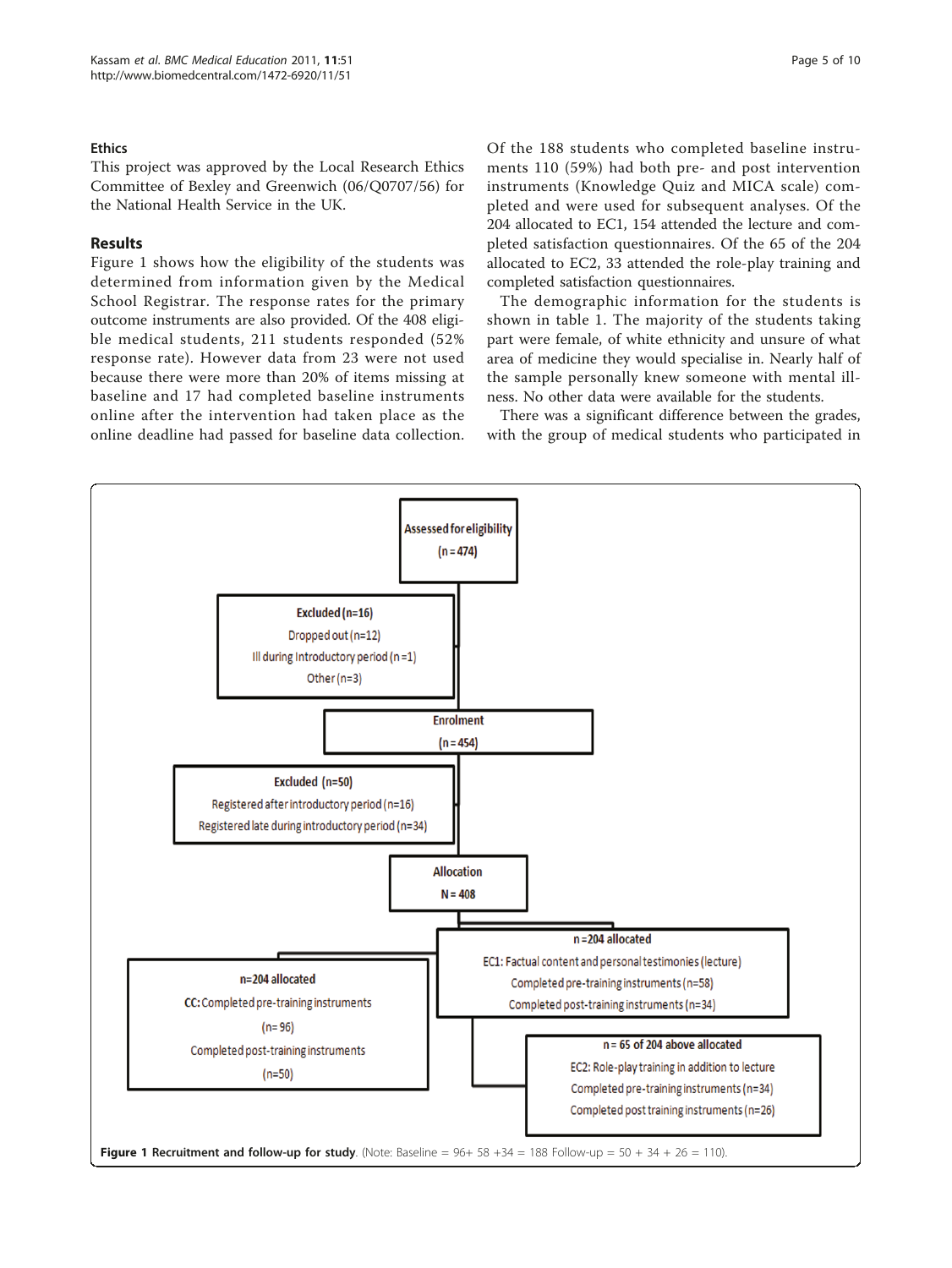<span id="page-5-0"></span>

|  |  | Table 1 Demographic information for participants in trial |  |  |  |  |  |
|--|--|-----------------------------------------------------------|--|--|--|--|--|
|--|--|-----------------------------------------------------------|--|--|--|--|--|

|                                              | Control Condition ( $n = 50$ ) | Lecture only<br>$(n = 34)$ | Lecture plus role play ( $n = 26$ ) |
|----------------------------------------------|--------------------------------|----------------------------|-------------------------------------|
| Mean age in years (sd)                       | 22.9(3.3)                      | 22.4(2.5)                  | 22.8 (4.4)                          |
|                                              | N(% )                          | N(% )                      | N(%)                                |
| Male                                         | 18 (36)                        | 9(27)                      | 2(8)                                |
| <b>Ethnicity</b>                             |                                |                            |                                     |
| White                                        | 28 (56)                        | 21(62)                     | 13 (50)                             |
| <b>Black</b>                                 | $\overline{\phantom{a}}$       | $\overline{\phantom{a}}$   | 2(8)                                |
| Asian                                        | 14 (28)                        | 2(6)                       | 5(19)                               |
| Chinese                                      | 3(6)                           | 9(26)                      | 3(11)                               |
| Mixed                                        | 3(6)                           | 2(6)                       | 2(8)                                |
| Other                                        | 2(4)                           | $\overline{\phantom{a}}$   | 1(4)                                |
| Intended speciality                          |                                |                            |                                     |
| Surgery                                      | 10(20)                         | 4(12)                      | 3(11)                               |
| <b>General Medicine</b>                      | 4(8)                           | 4(12)                      | 3(11)                               |
| <b>Paediatrics</b>                           | 9(18)                          | 6(18)                      | 1(4)                                |
| Gynaecology/Obstetrics                       | 3(5)                           | 3(9)                       | 2(8)                                |
| Psychiatry                                   | $\frac{1}{2}$                  | 2(6)                       | 1(4)                                |
| <b>Laboratory Medicine</b>                   | $\overline{\phantom{a}}$       | $\overline{\phantom{a}}$   | 1(4)                                |
| <b>Family Medicine</b>                       | 3(5)                           | 2(6)                       | $\overline{a}$                      |
| <b>Public Health</b>                         | $\overline{a}$                 | $\overline{a}$             | 1(4)                                |
| Other                                        | 1(4)                           | 1(3)                       | 1(4)                                |
| Unsure                                       | 20(40)                         | 12(35)                     | 13 (50)                             |
| Personally knows someone with mental illness | 27 (58)                        | 19 (53)                    | 17(54)                              |

the study having higher psychiatry assessment scores than non-participants, 4.3 vs. 4.1,  $p = 0.008$ . This shows that those medical students who chose to take part in the study either by way of completing baseline instruments, or participating in the intervention conditions had medical school psychiatry assessment grades that were significantly higher (more favorable) than those students who did not participate.

Table 2 shows the mean scores on the Knowledge Quiz and attitudes before and after the intervention, and Table [3](#page-6-0) shows the adjusted differences between each of the intervention conditions compared to control at follow up, controlling for baseline, gender, personally knowing someone with mental illness and medical school psychiatry assessment grades.

# Knowledge

There were no significant differences in total scores on the Knowledge Quiz at baseline among the control condition, experimental condition 1 and experimental condition 2 ( $p = 0.668$ ). At follow up there was a significant favourable effect of training on knowledge about people with mental illness and stigma with an adjusted mean difference of 1.19 (95%CI 0.63-1.76) (comparing the two interventions combined with control), but no evidence for a difference between the two different types of intervention).

Regarding knowledge, the Knowledge Quiz was developed solely for the purpose of this study; previous data had not been collected in order to compute a power calculation. A post-hoc power calculation however shows

#### Table 2 Knowledge and attitude scores for each trial arm.

|                    | Control Condition ( $n = 50$ )<br>Mean (sd) |           | Lecture only<br>$(n = 34)$<br>Mean (sd) |           | Lecture plus role-play<br>$(n = 26)$<br>Mean (sd) |            |
|--------------------|---------------------------------------------|-----------|-----------------------------------------|-----------|---------------------------------------------------|------------|
| <b>Total score</b> | <b>Before</b>                               | After     | <b>Before</b>                           | After     | <b>Before</b>                                     | After      |
| Knowledge          | 7.1(1.5)                                    | 7.2(1.5)  | 7.0(1.4)                                | 8.1(1.2)  | 7.3(1.4)                                          | 8.6(1.1)   |
| <b>Attitudes</b>   | 38.3(7.2)                                   | 38.0(7.2) | 37.4 (5.8)                              | 36.3(5.7) | 40.3(8.5)                                         | 38.6 (7.9) |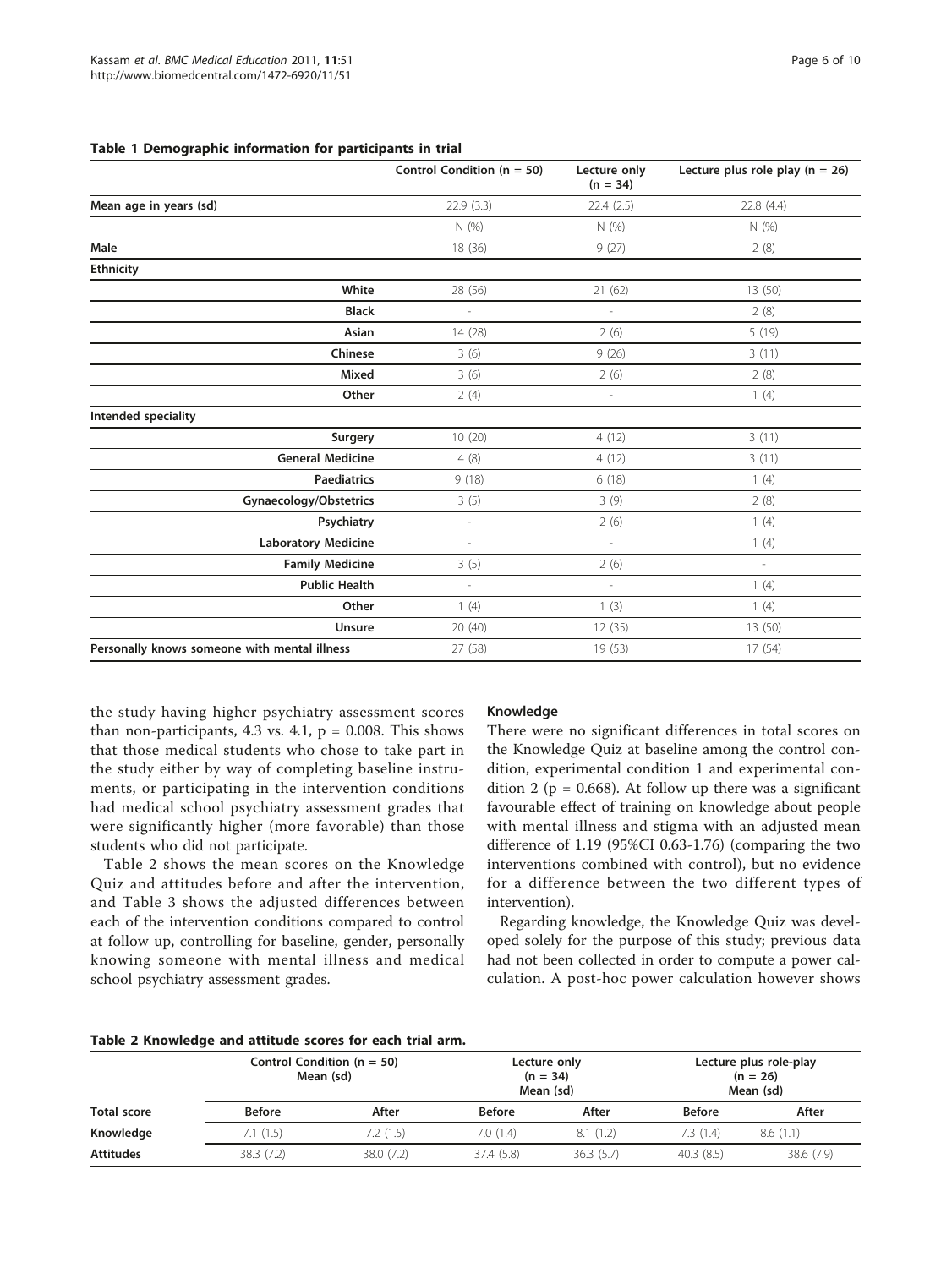| a) Knowledge                         | <b>Adjusted difference</b> | 95% CI               |         |
|--------------------------------------|----------------------------|----------------------|---------|
| Interventions (combined) vs. Control | $-1.192$                   | $-1.756$ to $-0.627$ | < 0.001 |
| Lecture vs. Lecture plus role play   | $-0.432$                   | $-1.213$ to $-0.348$ | 0.274   |
|                                      |                            |                      |         |
| b) Attitudes                         | <b>Adjusted difference</b> | 95% CI               |         |
| Interventions (combined) vs. Control | $-1569$                    | $-3.349$ to 0.219    | 0.085   |

<span id="page-6-0"></span>Table 3 Comparisons of trial arms (knowledge and attitudes) adjusting for baseline scores<sup>1</sup>

<sup>1</sup> gender, medical school psychiatry assessment grades, and personal knowledge of someone with mental illness

that our study had satisfactory power as we had 80% power to detect a 15.7% change in Knowledge Quiz scores using a two-tailed test in a sample size of 34 students at an alpha level of 0.01.

#### Attitudes

There was no significant difference between the three trial arms for attitudes at baseline ( $p = 0.307$ ). There was weak evidence ( $p = 0.085$ ) that any intervention condition led to less stigmatising scores than the control condition see Table 3. This was despite achieving adequate samples in the CC and EC1 conditions.

#### Behaviour

In total, 68 students consented to take part in the roleplay assessments, 22 of whom were from CC, 21 of whom were from EC1 and 25 of whom were from EC2. The means (sd) for the global role play scores for CC, EC1 and EC2 were 3.14 (0.77) 3.52 (0.87) 3.52 (0.77) respectively. The contrast of the combined experimental conditions (EC1 and EC2) with the CC was significant at a borderline significance level, at  $p = 0.069$ , but there was no evidence for a difference between the two intervention conditions.

There were no differences in overall scores when comparing the component scores of the service user scenario with the caregiver scenario or when comparing the global scores of the service user scenario with the caregiver scenario.

#### Overall satisfaction with training

Over 80% of the students in the EC1 and EC2 conditions reported that the material in the lecture was clear, pitched correctly, of relevant content to their medical education and helped them develop a better understanding of mental illness related stigma. When students were asked about what they liked best about the lecture, 85% of students reported the personal testimonies from the service user and caregiver. Some comments were:

'Patient and caregiver inputs - more useful than text books/consultant viewpoints.'

'Having people present their own experiences - especially someone who suffers from a mental health problem - an excellent way to prove that these people should not be discriminated against and are actually very capable.'

'Hearing from someone with a mental illness that I considered really serious and long lasting and seeing that he is now just like any other "normal" person.'

Over 70% of the 34 students students who completed satisfaction questionnaires after the role-play training reported that the service user and caregiver feedback regarding the students' performance during a history taking was useful and over 80% of students reported that they felt more confident in speaking to a person with mental illness or a caregiver of a person with mental illness. When students were asked about what they liked best about the role-play training, students reported the service user and caregiver feedback, the opportunity to practice and learn from the difficult situations raised in the role-plays. Relevant comments included:

'I feel less intimidated at the prospect of interviewing a patient in these situations'.

'I think my behaviour would be warm and welcoming as before but I do feel that I've learnt how to speak to people with mental illness in a better way.'

'An opportunity to explore issues which may arise in this scenario. Feedback very productive and useful.'

'I already had the attitude that patients with mental illness required great respect. I still feel this way and the role-play reinforced this.'

# **Discussion**

The aim of this study was to evaluate (i) whether some kind of intervention would be effective in changing knowledge, attitudes and behaviour compared to the usual medical school curriculum, and (ii) whether the addition of user and carer enabled role-play training to a lecture with a factual component with service user and caregiver personal testimonies was more effective than the lecture alone.

The lecture sessions, with or without the role playing, were successful in increasing knowledge in a favourable direction but there was little evidence that the role-play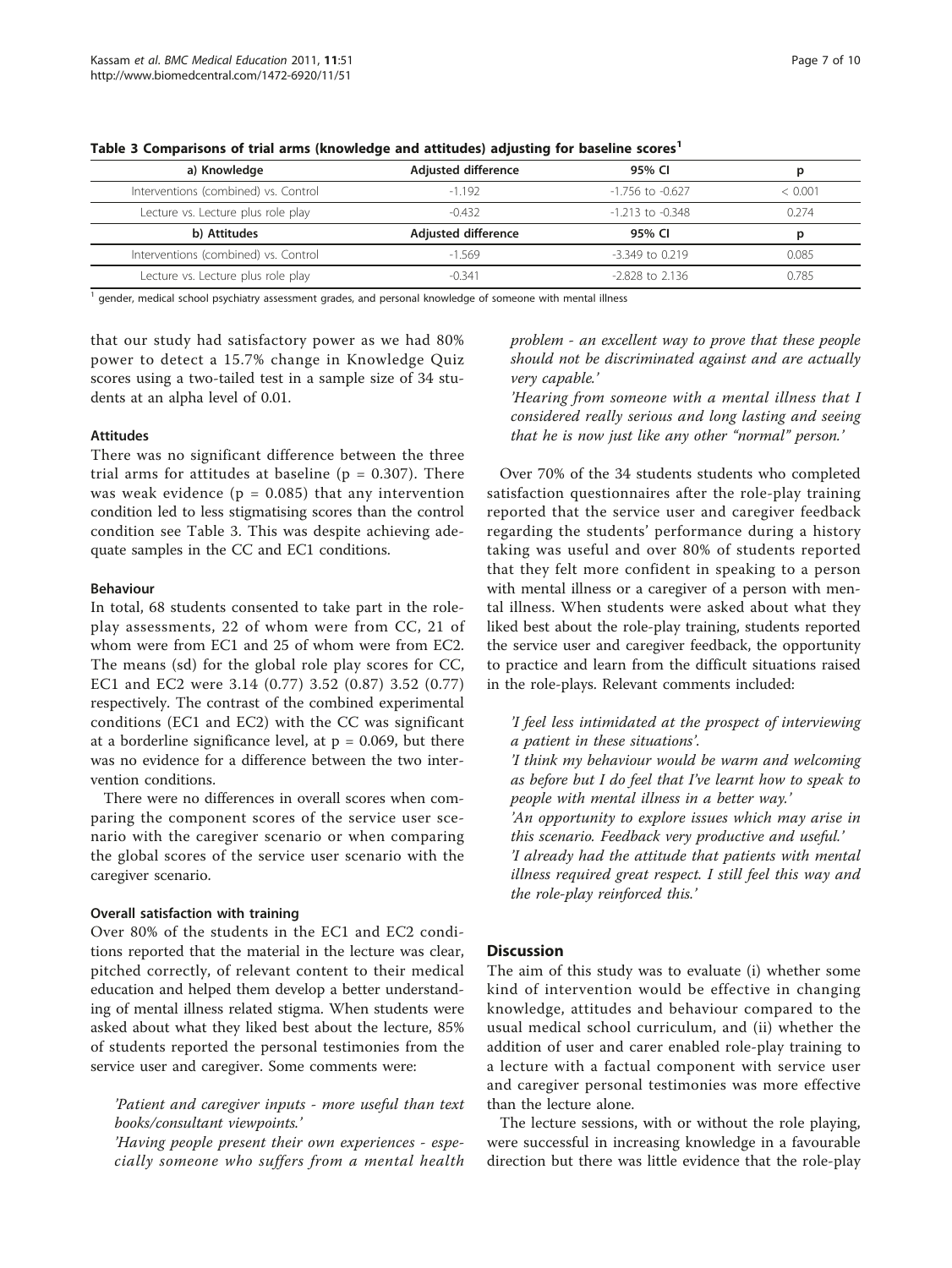training provided additional impact to the lecture. There was some weak evidence for the effectiveness of the combined intervention condition in improving attitudes and behaviour, but again no evidence for an additional effect of the role play intervention.

Regarding how representative the sample recruited was to the rest of the students, there were significant differences in those medical students who participated in the study compared to those that did not. This was expected as participants who would be more interested in the topic of mental illness related stigma were more likely to have participated and thus likely to take more of an interest in psychiatry thereby performing better at it overall.

#### Methodological limitations

The study was not randomised as students were allocated to firms by the medical school Registrar and this determined whether or not they would be given the intervention since certain clusters of firms had space in their two week introductory session timetable whereas others did not. There were two stages at which selection bais may have occurred. First our participants showed a gender bias in that female students were over-represented. Second, the proportion followed up was also low. While we controlled for some factors associated with loss to follow up, we were not able to characterise these completely.

A number of factors may have contributed to the low follow up rate. We were allowed only one hour for the lecture intervention with personal perspectives and one half hour for the role-play training intervention by the medical school so the instruments were not administered within these session times. Students were e-mailed requesting them to complete the instruments at followup which may have also contributed to the modest follow-up rate and lack of long-term follow-up.

Second, some medical students are keener to learn than others and view any sort of training and assessment as valuable to their career as a future doctor. Additionally some medical students may be more interested in the topic of mental illness related stigma. Given that psychiatry and mental illness are often stigmatised, the topic may have not been interesting to other students thereby leading to their non-participation in the follow-up or study overall.

One might surmise that our lack of results may have been because our participants were already more favourably inclined in terms of attitudes and the intervention more likely to have an effect on those who did not participate. Students knew that the training to be evaluated was part of a research project and that they would not be examined on the material of the training. If the training material and the evaluation were formally embedded in the curriculum this may have led to more participants and possibly more observed effectiveness. Much higher rates have been observed in other settings where this was the case [\[24](#page-8-0)].

Information about student enrolment as well as student contact information was provided by the registrar therefore there may have been discrepancies in the actual number of students who were eligible as many students still registered during the two week introductory session and not all students may have informed the registrar if they did not attend the two-week introductory session which was recommended but not compulsory. We were conservative in our response rate estimate since the denominator may have been smaller than that used.

It must be noted that our results may be biased given the students were not a representative sample. Participants were different than non-participants which could have led to biased results. For example, we may have not seen a change in attitudes because participants were already inclined to have positive attitudes. Further, the change in knowledge may have been detected because participants were interested in the material. It is also important to note that the results found may also be due to the intervention being very short in duration as the lecture was one hour and the role-play training was 30 minutes while for medical students, a longer intervention may be required however this would need to be determined in a larger, representative sample.

#### Effectiveness of training

Despite the relatively small sample sizes and limited time for intervention, change was detected in knowledge in medical students who received the experimental conditions. We can be confident that the training was successful in leading to greater knowledge amongst these students than those in the control condition. Changes in attitudes were promising and warrant further investigation but not strong enough to be conclusively demonstrated. There was no evidence that behaviour changed.

This was the first trial with two experimental conditions to examine knowledge, attitudes and behaviour after mental illness related stigma training in medical students. Previous studies have either looked at changes in attitudes after psychiatric clerkships or before or after mental illness related stigma training without a behavioural component [[25](#page-8-0)-[27\]](#page-8-0).

#### Conclusions

A lecture containing personal testimonies of service users and caregivers alone was effective in improving medical students knowledge of the stigma and discrimination issues of people with mental illness but the roleplay training was not beneficial in further enhancing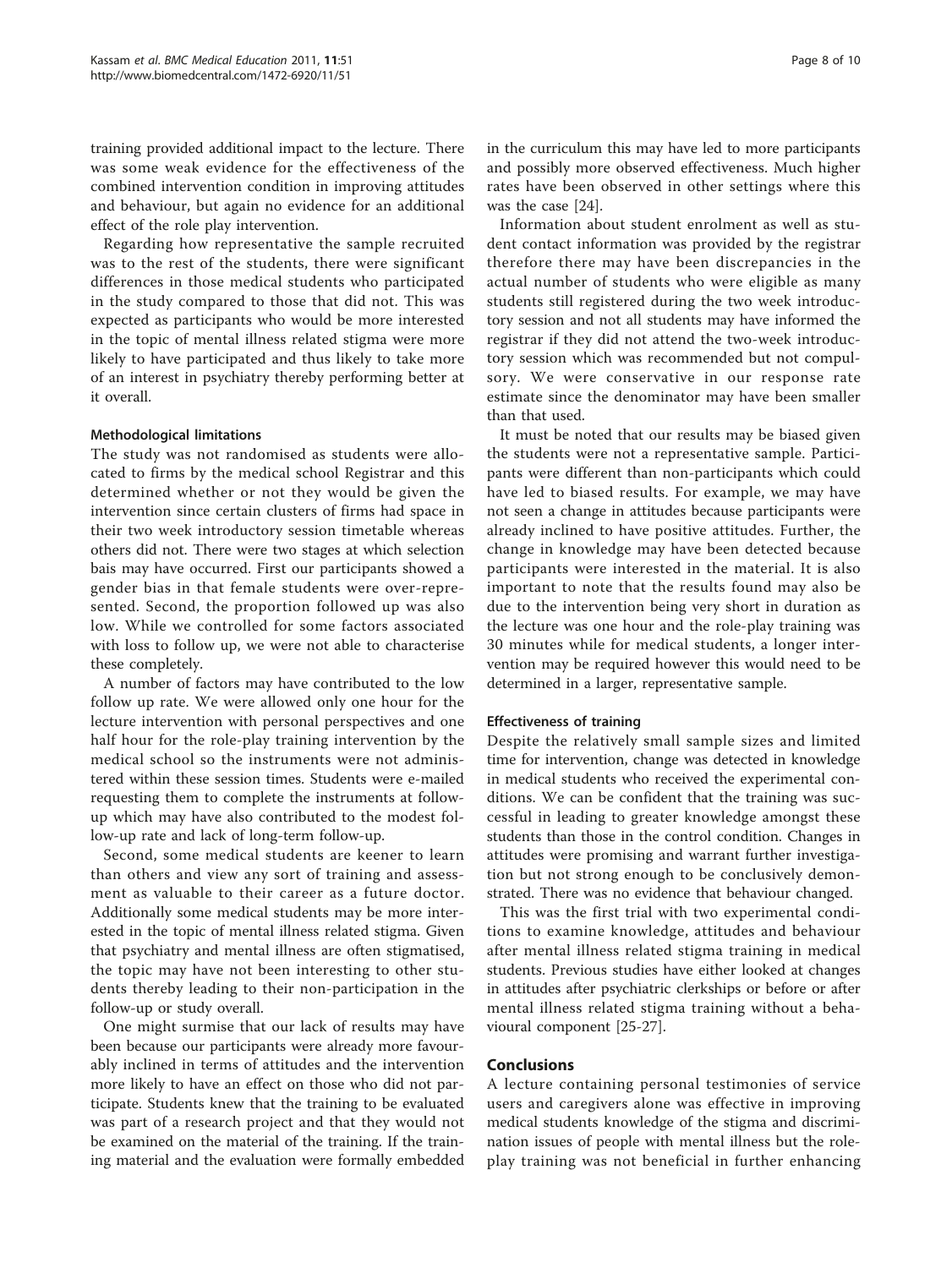<span id="page-8-0"></span>knowledge in the short term. The evidence for these interventions in improving attitudes and behaviour was weak and should be interpreted with caution. This finding contributes to the knowledge, attitudes and behaviour (skills) paradigm applied in medical education as well as health promotion. Logistical and implementation lessons from this trial suggest that both training and evaluation elements, including assessing knowledge, attitudes and behaviour, need be embedded in medical students curriculum and assessments to widen the impact of these for medical students. Further evaluation of whether knowledge gains are maintained in the longterm, the required "intensity" and delivery of intervention [[34](#page-9-0)] and more sophisticated assessment of behavioural change should be the next steps in the research agenda. Given very recent research showing that people with mental illness from the same locale as this intervention study lose on average between 8 and 17.5 years of life through earlier mortality [[35](#page-9-0)] and that access to life saving interventions is poorer for those with mental illness [16] such educational initiatives would seem a prerequisite of good medical education.

#### Acknowledgements

This trial was part of AK's PhD thesis which was funded by Lundbeck UK. This paper also presents independent research commissioned by the National Institute for Health Research (NIHR) under its Programme Grants for Applied Research scheme (RP-PG-0606-1053). GT is also funded through a NIHR Specialist Mental Health Biomedical Research Centre at the Institute of Psychiatry, King's College London and the South London and Maudsley NHS Foundation Trust. The views expressed in this publication are those of the author(s) and not necessarily those of the NHS, the NIHR or the Department of Health.

#### Author details

<sup>1</sup>Section of Community Mental Health Health Service and Population Research Department, King's College London, Institute of Psychiatry, De Crespigny Park, Denmark Hill, London SE5 8AF UK. <sup>2</sup>Department of Community Health Sciences University of Calgary 3rd Floor TRW 3280 Hospital Drive NW, Calgary, T2N 4Z6 Canada. <sup>3</sup> Discipline of Psychiatry, Sydney Medical School, The University of Sydney, NSW 2006 Australia. 4 Mental Health Promotion, Rethink, Floor 15, 89 Albert Embankment, London, SE1 7TP UK.

#### Authors' contributions

AK carried out the coordination, design and implementation of the trial. NG supervised AK and provided guidance on the study methodology. JL was responsible for coordination of the training interventions. ML participated in the design of the study and performed the statistical analysis. GT participated in the study design and coordination and helped to draft the manuscript. All authors read and approved the final manuscript.

#### Competing interests

The authors declare that they have no competing interests.

#### Received: 20 August 2010 Accepted: 29 July 2011 Published: 29 July 2011

#### References

- Goffman I: Stigma: Notes on the management of spoiled identity Harmondsworth, Middlesex: Penguin Book; 1963.
- 2. Thornicroft T: Shunned: discrimination against people with mental illness New York: Oxford University Press; 2006.
- 3. Johnston JM, Leung GM, Fielding R, Tin KY, Ho LM: The development and validation of a knowledge, attitude and behaviour questionnaire to assess undergraduate evidence-based practice teaching and learning. Med Educ 2003 37:992-1000.
- 4. Stephenson AE, Adshead LE, Higgs RH: [The teaching of professional](http://www.ncbi.nlm.nih.gov/pubmed/17054616?dopt=Abstract) [attitudes within UK medical schools: Reported difficulties and good](http://www.ncbi.nlm.nih.gov/pubmed/17054616?dopt=Abstract) [practice.](http://www.ncbi.nlm.nih.gov/pubmed/17054616?dopt=Abstract) Med Educ 2006, 40:1072-1080.
- 5. Bettinghaus EP: Health promotion and the knowledge-attitude-behaviour continuum. Preventive Medicine 1986, , 15: 475-91.
- 6. NICE: Behaviour change at population, community and individual levels. London: National Institute for Health and Clinical Excellence; 2007.
- 7. Patel MX: [Attitudes to psychosis: health professionals.](http://www.ncbi.nlm.nih.gov/pubmed/15690890?dopt=Abstract) Epidemiologia e Psichiatria Sociale 2004, 13(4):213-8.
- 8. Lauber C, Anthony M, Ajdacic-Gross V, Rossler W: What about psychiatrists' attitude to mentally ill people? European Psychiatry: the Journal of the Association of European Psychiatrists 2004, 19(7):423-7.
- 9. Lauber C, Nordt C, Braunschweig C, Rossler W: Do mental health professionals stigmatize their patients? Acta Psychiatr Scand Supp 2006, 113:51-9.
- 10. Nordt C, Rossler W, Lauber C: [Attitudes of mental health professionals](http://www.ncbi.nlm.nih.gov/pubmed/16510695?dopt=Abstract) [toward people with schizophrenia and major depression.](http://www.ncbi.nlm.nih.gov/pubmed/16510695?dopt=Abstract) Schizophr Bull 2006, 32:709-14.
- 11. Byrne P: [Stigma of mental illness.](http://www.ncbi.nlm.nih.gov/pubmed/10211142?dopt=Abstract) Br J Psychiatry 1999, 174:1-2.
- 12. Aker S, Aker AA, Boke O, Dundar C, Sahin AR, Peksen Y: [The attitude of](http://www.ncbi.nlm.nih.gov/pubmed/18078255?dopt=Abstract) [medical students to psychiatric patients and their disorders and the](http://www.ncbi.nlm.nih.gov/pubmed/18078255?dopt=Abstract) [influence of psychiatric study placements in bringing about changes in](http://www.ncbi.nlm.nih.gov/pubmed/18078255?dopt=Abstract) [attitude.](http://www.ncbi.nlm.nih.gov/pubmed/18078255?dopt=Abstract) Isr J Psychiatry Relat Sci 2007, 44:204-12.
- 13. Llerena A, Caceres MC, Penas-LLedo EM: Schizophrenia stigma among medical and nursing undergraduates. Eur Psych 2002, 17:298-9.
- 14. Felker B, Yazel JJ, Short D: [Mortality and medical comorbidity among](http://www.ncbi.nlm.nih.gov/pubmed/9117475?dopt=Abstract) [psychiatric patients: a review.](http://www.ncbi.nlm.nih.gov/pubmed/9117475?dopt=Abstract) Psychiatr Serv 1996, 47:1356-63.
- 15. Harris EC, Barraclough B: [Excess mortality of mental disorder.](http://www.ncbi.nlm.nih.gov/pubmed/9850203?dopt=Abstract) Br J Psychiatry 1998, 173:11-53.
- 16. Jones S, Howard L, Thornicroft G: '[Diagnostic overshadowing](http://www.ncbi.nlm.nih.gov/pubmed/18699951?dopt=Abstract)': worse [physical health care for people with mental illness.](http://www.ncbi.nlm.nih.gov/pubmed/18699951?dopt=Abstract) Acta Psychiatr Scand 2008, 118:169-73.
- 17. Couture S, Penn DL: Interpersonal contact and the stigma of mental illness: A review of the literature. J Ment Health 2003, 12:291-305.
- 18. Pinfold V, Toulmin H, Thornicroft G, Huxley P, Farmer P, Graham T: [Reducing](http://www.ncbi.nlm.nih.gov/pubmed/12668411?dopt=Abstract) [psychiatric stigma and discrimination: evaluation of educational](http://www.ncbi.nlm.nih.gov/pubmed/12668411?dopt=Abstract) [interventions in UK secondary schools.](http://www.ncbi.nlm.nih.gov/pubmed/12668411?dopt=Abstract) Br J Psychiatry 2003, 182:342-346.
- 19. Pinfold V, Huxley P, Thornicroft G, Farmer P, Toulmin H, Graham T: [Reducing psychiatric stigma and discrimination](http://www.ncbi.nlm.nih.gov/pubmed/12799785?dopt=Abstract)–evaluating an [educational intervention with the police force in England.](http://www.ncbi.nlm.nih.gov/pubmed/12799785?dopt=Abstract) Soc Psychiatry Psychiatr Epidemiol 2003, 38:337-44.
- 20. Chung MC, Prasher VP: [Differences in attitudes among medical students](http://www.ncbi.nlm.nih.gov/pubmed/8559921?dopt=Abstract) [towards psychiatry in one English university.](http://www.ncbi.nlm.nih.gov/pubmed/8559921?dopt=Abstract) Psychol Rep 1995, 77:843-7.
- 21. Fabrega H: Does a clerkship affect students' views of psychiatric patients? J Nerve Ment Dis 1995, 183:736-42.
- 22. Pinfold V, Thornicroft G, Huxley P, Farmer P: Active ingredients in antistigma programmes in mental health. Int Rev Psych 2005, 17:123-131.
- 23. Roberts L, Wiskin C, Roalfe A: Effects of exposure to mental illness in roleplay on undergraduate student attitudes. Medical School Education 2008, 40:477-83.
- 24. Rong Y, Glozier N, Luscombe GM, Davenport T, Huang Y, Hickie IB: [Improving knowledge and attitudes towards depression: A controlled](http://www.ncbi.nlm.nih.gov/pubmed/21194496?dopt=Abstract) [trial among Chinese medical students.](http://www.ncbi.nlm.nih.gov/pubmed/21194496?dopt=Abstract) BMC Psychiatry 2011, 11:1-10.
- 25. Kerby J, Calton T, Dimambro B, Flood C, Glazebrrok C: Anti-stigma films and medical students' attitudes towards mental illness and psychiatry: randomised controlled trial. Psychiatr Bull 2008, 32:345-9.
- 26. Mino Y, Yasuda N, Tsuda T, Shimodera S: [Effects of a one-hour](http://www.ncbi.nlm.nih.gov/pubmed/11555346?dopt=Abstract) [educational program on medical students](http://www.ncbi.nlm.nih.gov/pubmed/11555346?dopt=Abstract)' attitudes to mental illness. Psychiatry Clin Neurosci 2001, 55:501-507.
- 27. Altindag A, Yanik M, Ucok A, Alptekin K, Ozkan M: [Effects of an antistigma](http://www.ncbi.nlm.nih.gov/pubmed/16732743?dopt=Abstract) program on medical students' [attitudes towards people with](http://www.ncbi.nlm.nih.gov/pubmed/16732743?dopt=Abstract) [schizophrenia.](http://www.ncbi.nlm.nih.gov/pubmed/16732743?dopt=Abstract) Psychiatry Clin Neurosci 2006, 60:283-8.
- 28. Lampe L, Coulston C, Walter G, Malhi G: [Familiarity breeds respect:](http://www.ncbi.nlm.nih.gov/pubmed/20645902?dopt=Abstract) [attitudes of medical students towards psychiatry following a clinical](http://www.ncbi.nlm.nih.gov/pubmed/20645902?dopt=Abstract) [attachment.](http://www.ncbi.nlm.nih.gov/pubmed/20645902?dopt=Abstract) Australas Psychiatry 2010, 18:348-353.
- 29. Burra P, Kalin R, Leichner P, Waldron J, Handforth J, Jarrett F, Amara I: [The](http://www.ncbi.nlm.nih.gov/pubmed/7057722?dopt=Abstract) ATP [30-a scale for measuring medical students](http://www.ncbi.nlm.nih.gov/pubmed/7057722?dopt=Abstract)' attitudes to psychiatry. Med Educ 1982, 16:31-38.